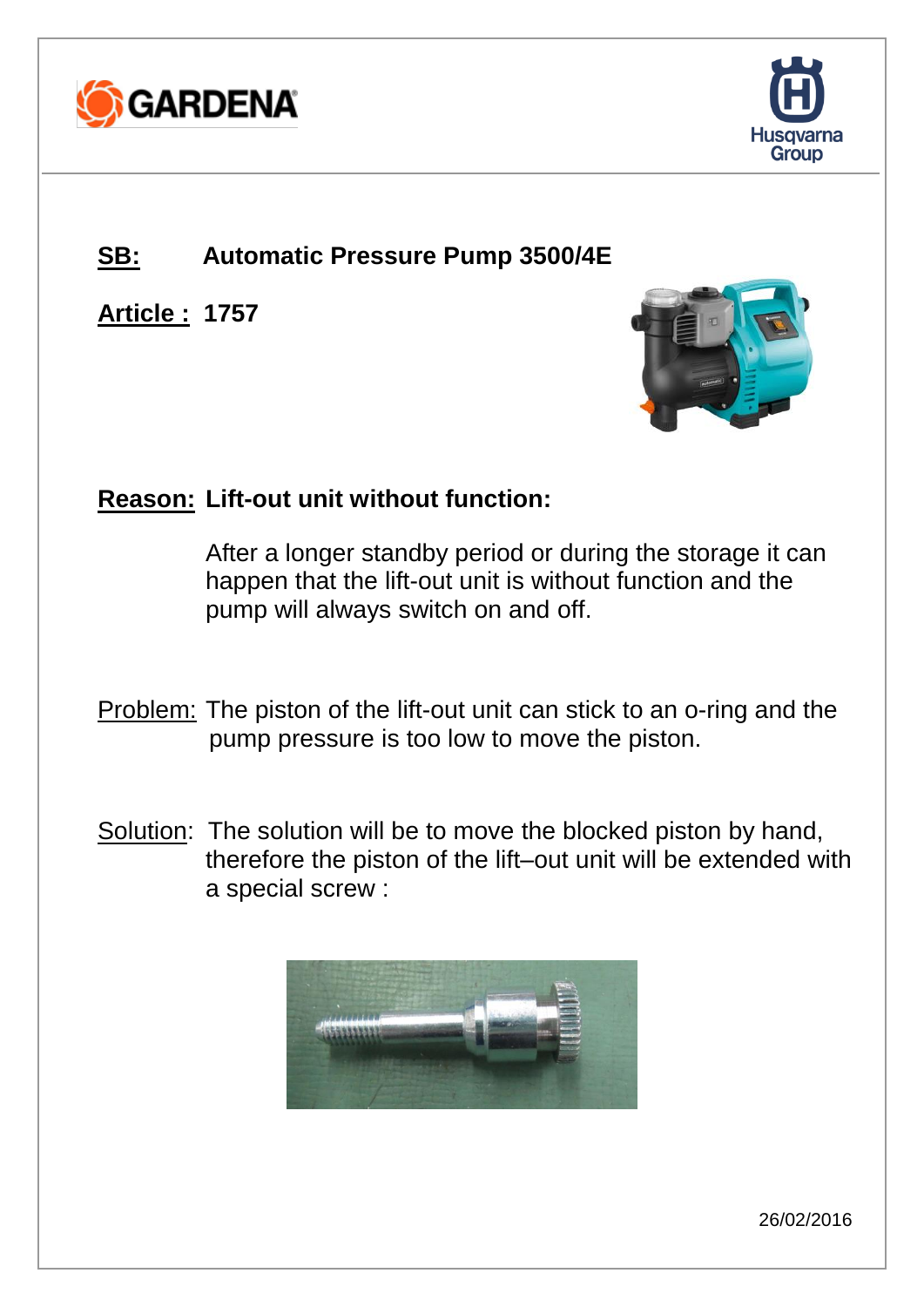



## Meassures:

- Rework of stock in Ulm with special screw and additionaly the non-return-valve is replaced by a new one.
- The reworked pumps are marked with a green sticker on the card box and a heat marking beside the index on the pump.
- Older Manuals are added with a leaflet.
- The index for new pumps will be increased to "B"



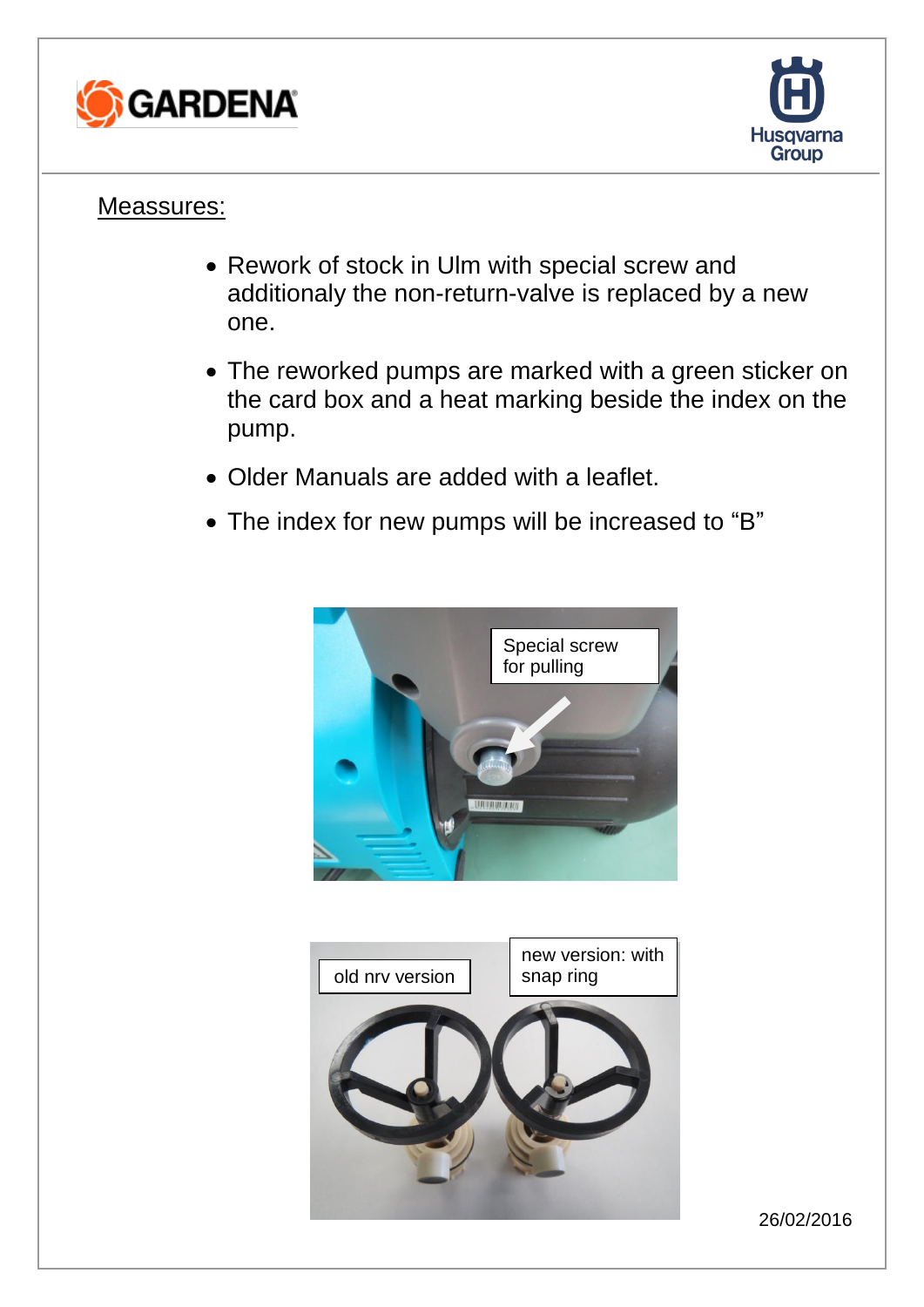



## Labeling of reworked pumps:





New Spare parts: 1757-00.903.00 valve cpl. 1757-00.900.37 special screw